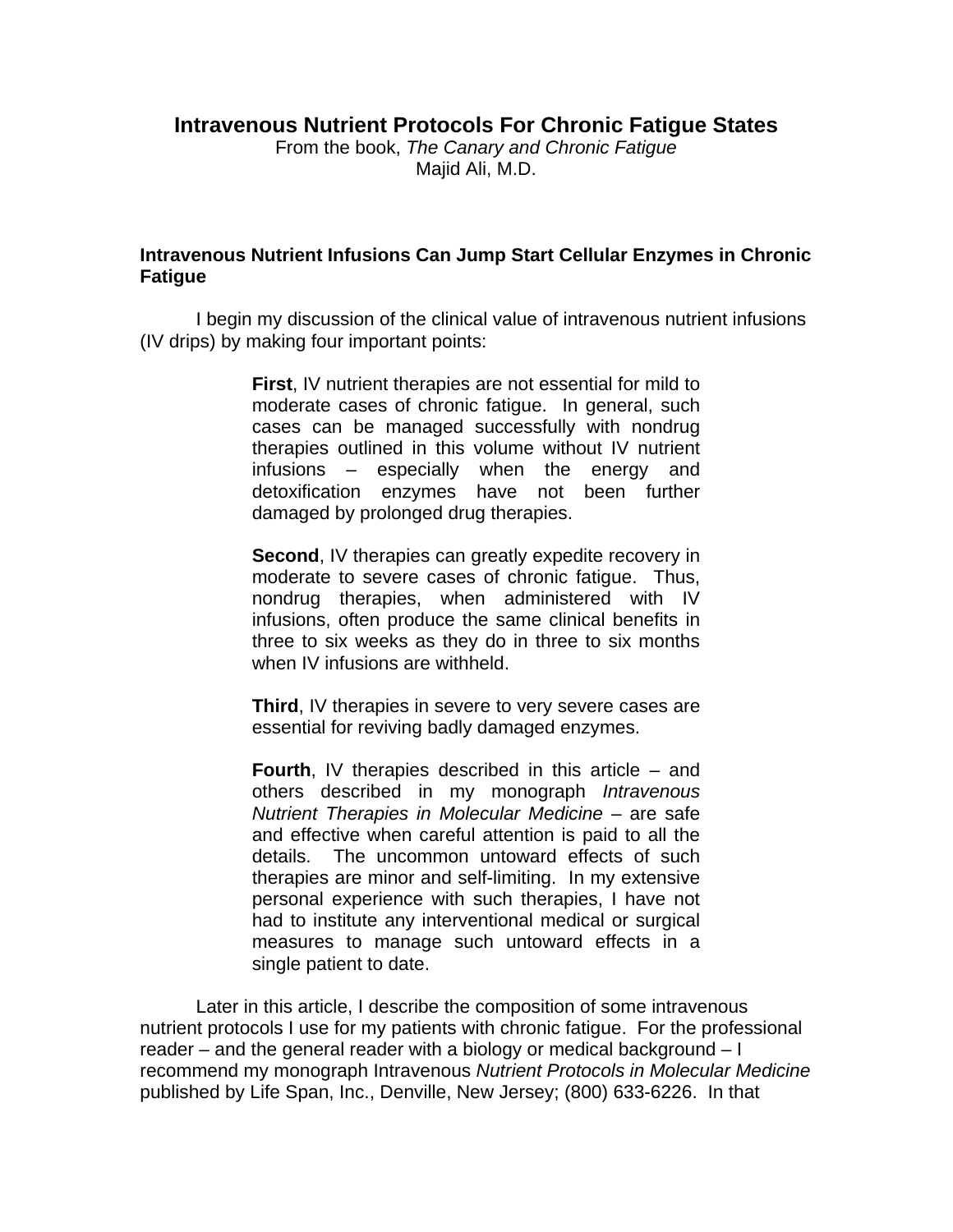monograph, I discuss several issues essential to safe and effective IV therapies, such as the composition of various protocols, preparation of protocols, solution osmolality, vein access, management of untoward reactions, proper informed consent, and other related subjects.

### **Frequency of IV Infusions**

 A vast majority of chronic fatigue sufferers require only a course of five IV nutrient infusions, administered twice weekly. Such patients often require some additional intramuscular injections of magnesium, potassium, calcium, and vitamin B12. Uncommonly – in less than 5% of patients – I find it necessary to administer a second course of five infusions. Patients with severe chemical sensitivity sometimes require prolonged IV therapy, as much as 20 or more infusions.

 Following initial IV infusions, most chronic fatiguers can be managed with optimal food choices, oral nutrient protocols, immunotherapy for IgE-mediated allergies, environmental controls, self-regulation and special slow, sustained physical exercise. Still, I emphasize to my patients that if there is any recurrence – and most chronic fatiguers are prone to some recurrence – they should no delay IV therapy unnecessarily. Early recurrences can usually be managed expediently with just one or two IV infusions.

#### **IV Therapy for Viral Infections**

 Chronic fatiguers cannot afford slow recovery from common viral infections. Increasingly, I see patients who consult me for viral infections that do not clear for weeks and months and leave behind persistent cough, muscle weakness and aches, irritability or abdominal symptoms. I have seen many cases in which months of restorative work went down the drain when viral infections were aggressively treated with broad-spectrum antibiotics by physicians unfamiliar with the special problems of chronic fatiguers. Human canaries, I write earlier, have peculiar vulnerability to broad-spectrum antibiotics. I strongly urge my patients to receive an IV infusion if there are no clear signs of a viral infection letting up within 48 to 72 hours. In such cases, I use infection control IV described later in this chapter.

### **Seeking Out the Right Physician**

 This is a major problem facing chronic fatiguers at present. There is a severe dearth of physicians who are knowledgeable and experienced in management of several molecular and practical issues of IV nutrient therapies. On a positive note, a growing number of physicians are beginning to recognize that chronic fatigue is linked to nutrition, environment and stress, and that these problems will continue to have a significant impact on chronic fatigue. More important, none of these issues can be addressed with drug therapies. Such physicians are turning to nutrient therapies. I am comfortable predicting that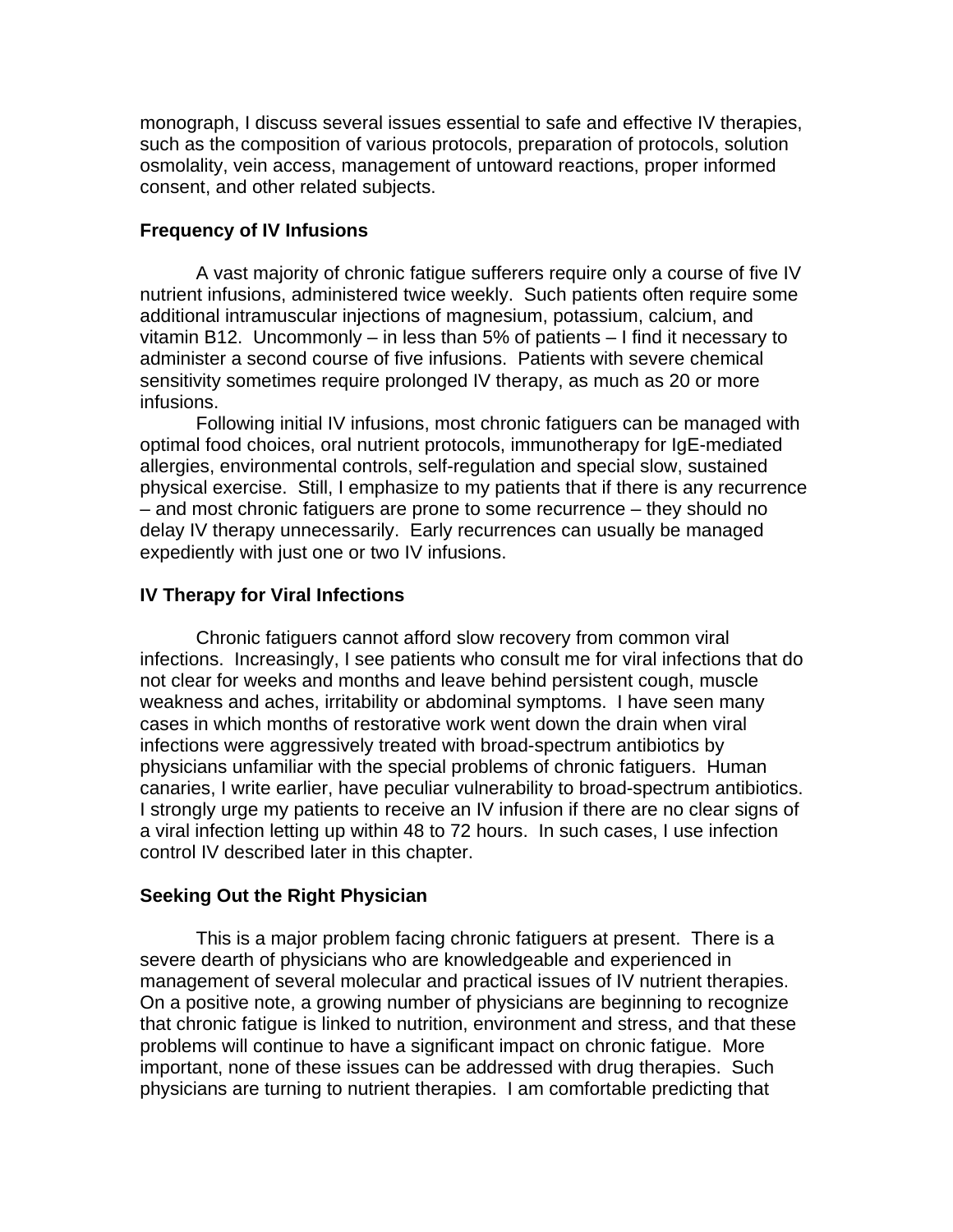within the next twenty years, intravenous nutrient therapies will become mainstream therapies.

 For several years, I have conducted IV therapy courses for chronic fatigue and related disorders at the annual meetings of the American Academy of Otolaryngic Allergy (AAOA) and at the Institute of Preventive Medicine (Denville, New Jersey.) During these years, I have also taught such therapies at the Instruction Courses of the American Academy of Environmental Medicine (AAEM). I use my monograph *Intravenous Nutrient Therapy in Molecular Medicine* as a comprehensive syllabus for teaching these courses. This monograph is published by Life Span, Inc., and may be obtained by physicians as well as the general reader by calling (800) 633-6226 or (201) 586-9191.

 IV therapy for chronic fatigue states and the related disorders is not an area where physicians who do not practice nutritional medicine can, on short notice, acquire the necessary depth of perspective. Fortunately, and judging from the calls my office gets for information about IV therapy, a growing number of physicians recognize this and are receiving training in such therapy.

 It is my sense that it is not hard now for anyone to find a physician experienced in IV nutrient therapies in most parts of the United States. More important, a growing number of physicians are now willing to consider my IV protocols when their patients plead for such therapies. The number of calls our staff receives in this context is also increasing.

#### **Indications for IV Therapy**

 In my clinical practice, I have observed good results with intravenous nutritional supplements for a host of clinical disorders commonly associated with chronic fatigue states. Similar clinical benefits have been obtained by many other physicians who are well-versed in the principles and practice of nutritional medicine.

 Chronic fatiguers commonly suffer from various types of immune and degenerative disorders, bowel disorders and recurrent infections. Such disorders frequently require multiple drug therapies. Yet, they need to avoid drug therapies as much as possible. The judicious use of optimally formulated intravenous nutrient protocols is extremely valuable in this context. Following are some of the disorders for which I have observed satisfactory clinical benefits either without or with minimal reliance on drug therapies:

- **1. Acute viral infections where the commonly used antibiotics are of no significant value.**
- **2. Altered states of bowel ecology. These states include a host of entities including, but not limited to, multiple food allergies, malabsorptive dysfunctions, recurrent episodes of Candida overgrowth or infection, C. difficile colitis, antibiotic-associated colitis, and bowel parasitic infestations such as Entamoeba, Giardia,**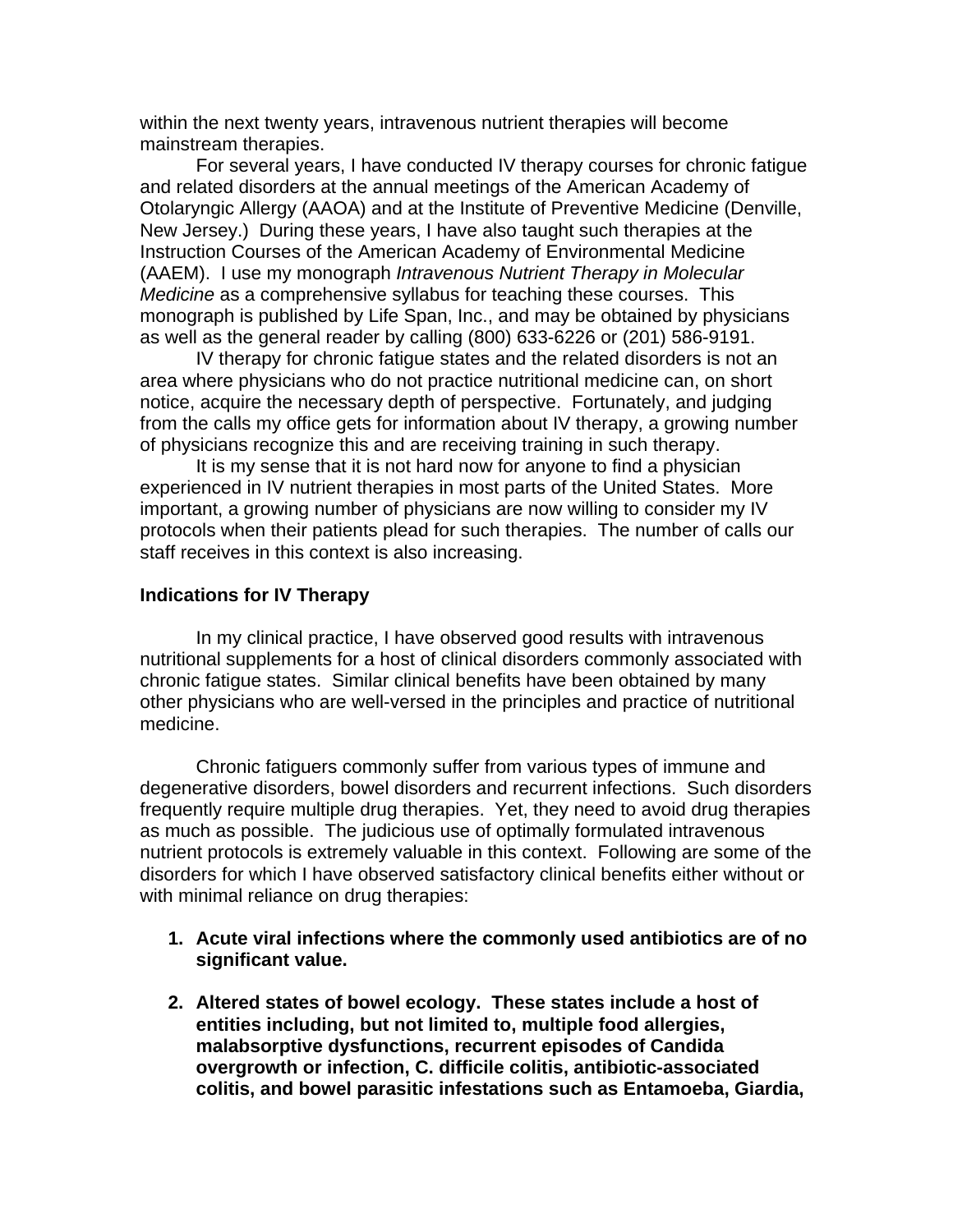**Blastocystis, Endolimax and others. It also includes different variants of chronic bowel inflammatory disease such as ulcerative colitis and Crohn's colitis. I discuss this subject in detail in the companion volume** *Battered Bowel Ecology – Waiving Away a Wandering Wolf***.** 

- **3. Asthma and incapacitating bronchospasm associated with pulmonary emphysema.**
- **4. Autoimmune and immunodeficiency syndromes.**
- **5. Bacterial infections under treatment with appropriate antibiotics. The purpose here is to protect the tissues from drug toxicity.**
- **6. Major surgery (before and after). The purpose here is to facilitate and expedite wound healing. It provides a counterbalance to the oxidative and other molecular stresses caused by the surgical procedures.**
- **7. Major chemical exposures.**
- **8. Major food and inhalant allergy reactions.**
- **9. Heavy metal toxicity and heavy metal overload without clinical evidence of enzymatic inactivation.**

# **Goals of IV Therapies**

 The goals of intravenous nutritional therapy are in essence the same as goals for oral nutritional therapy. The main difference, obviously, is the time frame, immediacy of the desired nutritional support and the intended clinical results. Following are the principal goals for such therapy.

> **First**, to bypass the bowel mucosal barrier, to circumvent absorptive dysfunctions, and to deliver the nutrients directly to the tissues.

> **Second**, to deliver the necessary nutrients to the tissues in optimal proportions, concurrently and for maximal synergistic effects.

> **Third**, to restore the functional integrity of enzymatic pathways in chronic disorders known to result in vitamin, mineral and amino acid deficiencies.

**Fourth**, to eliminate the need for drugs when feasible.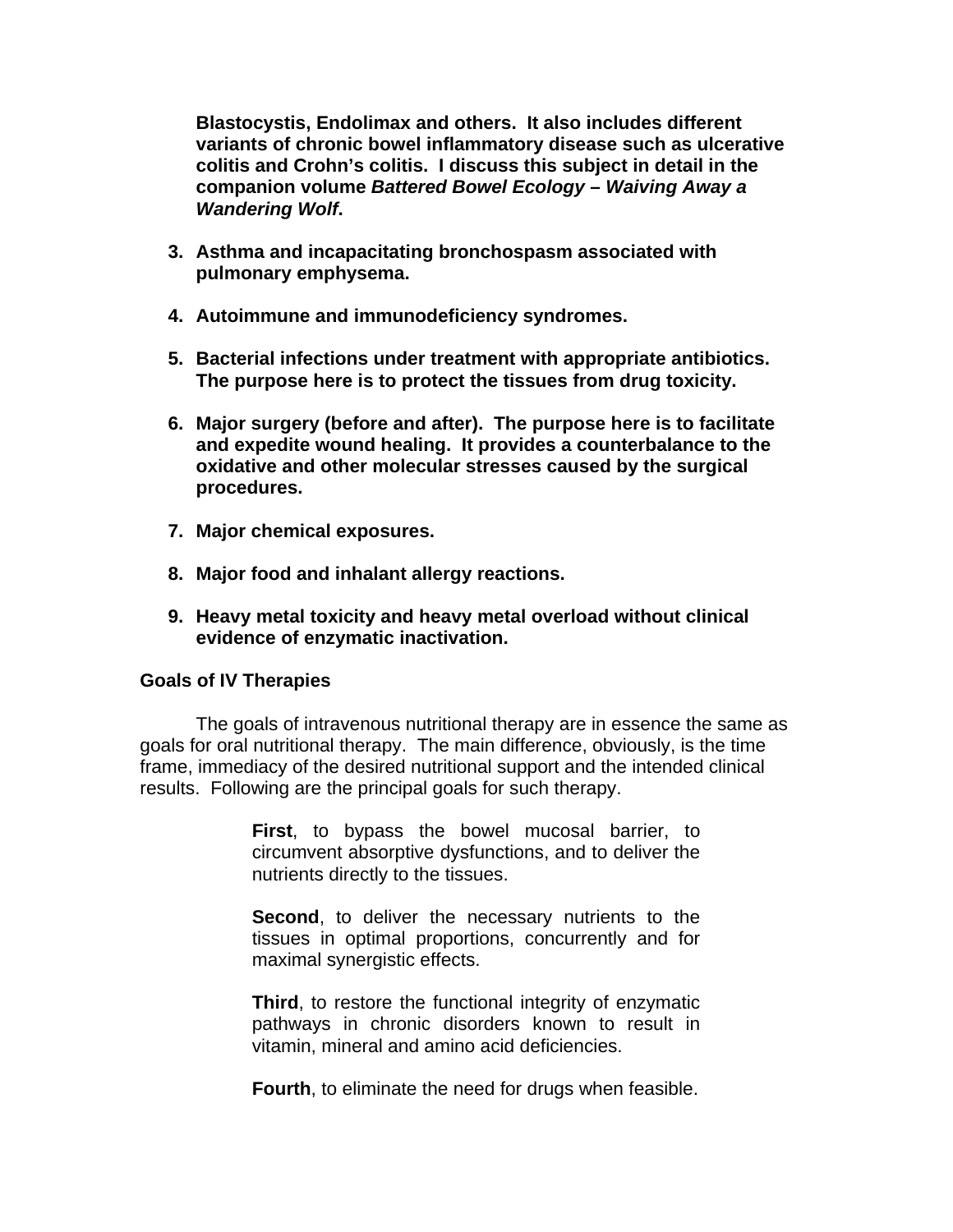**Fifth**, to reduce the dose of needed drugs during the early period of caring for a patient.

**Sixth**, to protect tissues from injury caused by chemotherapy and radiotherapy.

**Seventh**, to expedite recovery from acute infections.

**Eighth**, to provide healing tissues extra supplies of nutrients before and after surgery (times of increased demands).

### **Nutrient Gradient**

 I indicated earlier that the intravenous nutrient protocols described here are not intended to correct any nutrient deficiencies. Rather, these protocols are used to create a high gradient of nutrients across the cell membranes to deliver "nutrient boluses." In chronic fatigue states, there are often large functional differences between the intra- and extra-cellular compartments even though blood and cellular mineral levels may not appear significantly different from each other. The demands of cells for such nutrients are high, and IV therapies are designed to meet such demands. My colleagues in nutritional medicine and I regularly see the clinical proof of such states when chronic fatiguers respond well to IV infusions.

There are two critical issues:

**First**, flushing the tissues with a high gradient of various essential nutrients.

**Second**, concurrent availability of nutrients in optimal proportions.

 Vitamins, minerals, and amino acids administered intravenously are very effective for short-term nutritional support in acute exacerbations of chronic disorders. These protocols are also very effective in clinical situations where serious damage to the immune system is anticipated, i.e., as with chemotherapy and radiotherapy for cancer and extensive surgery for various diseases.

 The intravenous route of therapy, bypassing the bowel mucosal barrier, eliminates all problems of absorption. It allows expeditious deli very of these essential elements to all the tissues. Furthermore, IV therapy provides the tissues necessary nutrients, concurrently and in the proper proportions.

# **Phlebitis and Phlebothrombosis**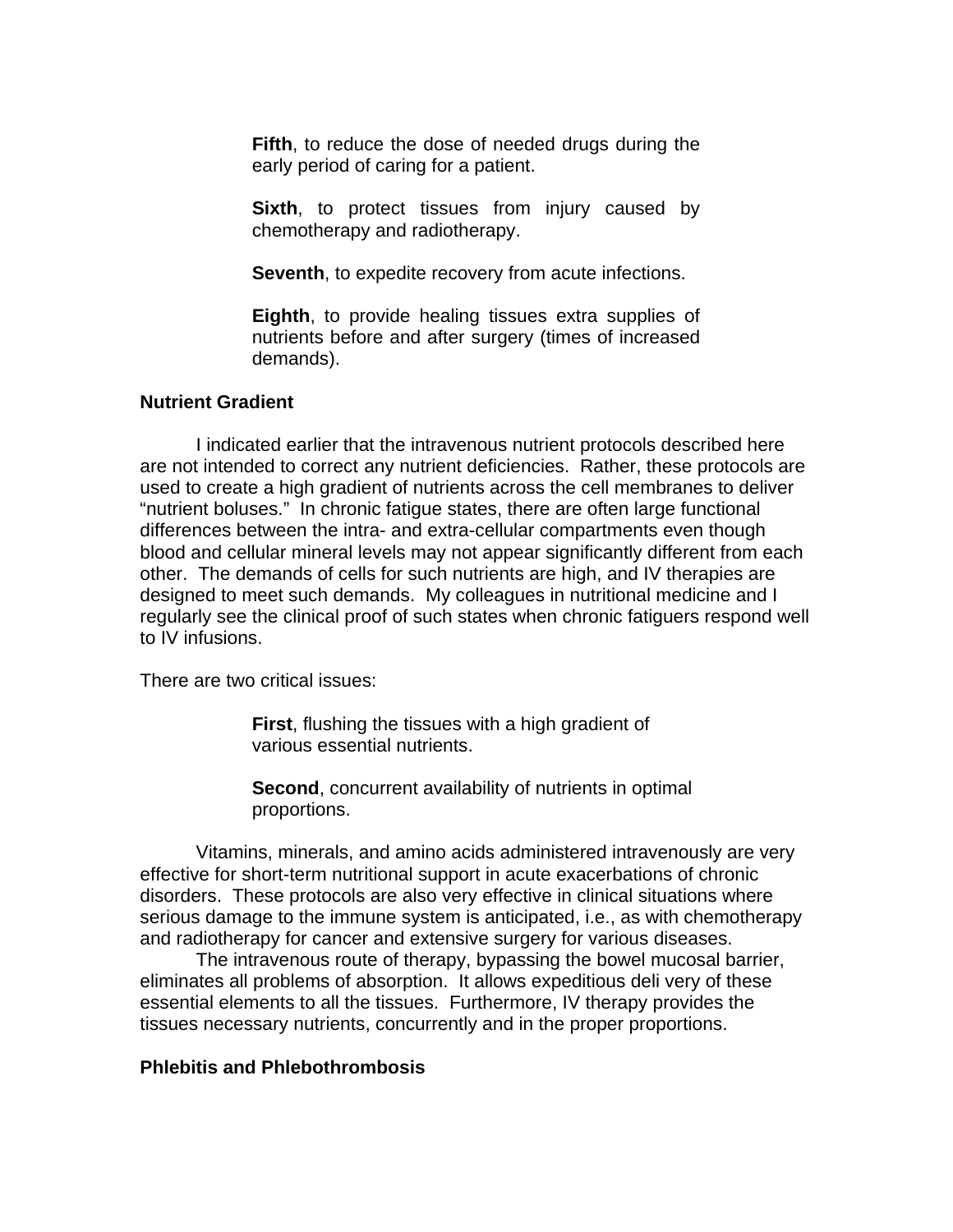Phlebitis is a term used to indicate inflammation of veins.

 Phlebothrombosis is a term used to indicate formation of blood clots in the vein lumen. These two terms are often used interchangeably because blood clots within the vein invariably lead to some inflammatory response.

 All patients requiring intravenous infusions face the risk of phlebitis, whether the infusions carry drugs for hospitalized patients or nutrients in the clinical practice of nutritional medicine. Who is likely to develop phlebothrombosis? It has been a very rare occurrence in my personal experience with chelation therapy for cardiovascular disease. This has not been the case for patients with severe chemical sensitivities and disabling chronic fatigue. Patients requiring chelation therapy almost always have easily large veins; those with chronic fatigue sometimes do not. More important than the issue of large accessible veins is the vulnerability of vascular endothelium to trauma associated with intravenous infusions containing large quantities of ascorbic acid and other nutrients. Indeed, spontaneous bruising and vasculitis unassociated with intravenous infusions is a common occurrence in chemical sensitivity and chronic fatigue.

 Unfortunately, human canaries are more vulnerable to this than other people. People with environmental sensitivity and indolent autoimmune disorders often have a tendency to easy bruising. The reason for this is simple: Toxins and immune complexes circulate in blood, and the vascular endothelium (the delicate inner lining of the blood vessels) gets the most exposure. When this delicate lining is further irritated with IV nutrient solutions, it leads to blood clotting.

 In the list of intravenous nutrient protocols given in this monograph, I include three primer protocols. I designed these protocols with the specific purpose of eliminating or reducing the potential for incompatibility reactions. I have not seen phlebothrombosis with primer I protocol, and I believe the risk of such an event is very small.

#### **Management of Phlebitis**

 What are the true risks of phlebothrombosis – or phlebitis – that may result from intravenous nutrient therapy? I have not yet encountered a single case of embolism, symptomatic or otherwise, occurring as a complication of such phlebothrombosis. It must be conceded that this indeed may occur.

 The phlebitis that I have encountered in my work has been a self-limiting problem. No surgical or medical drug intervention has been necessary. The blood clot has been firmly tethered to the vein wall, and the risk of the clot traveling within the vein has been extremely small. In rare cases, warm packs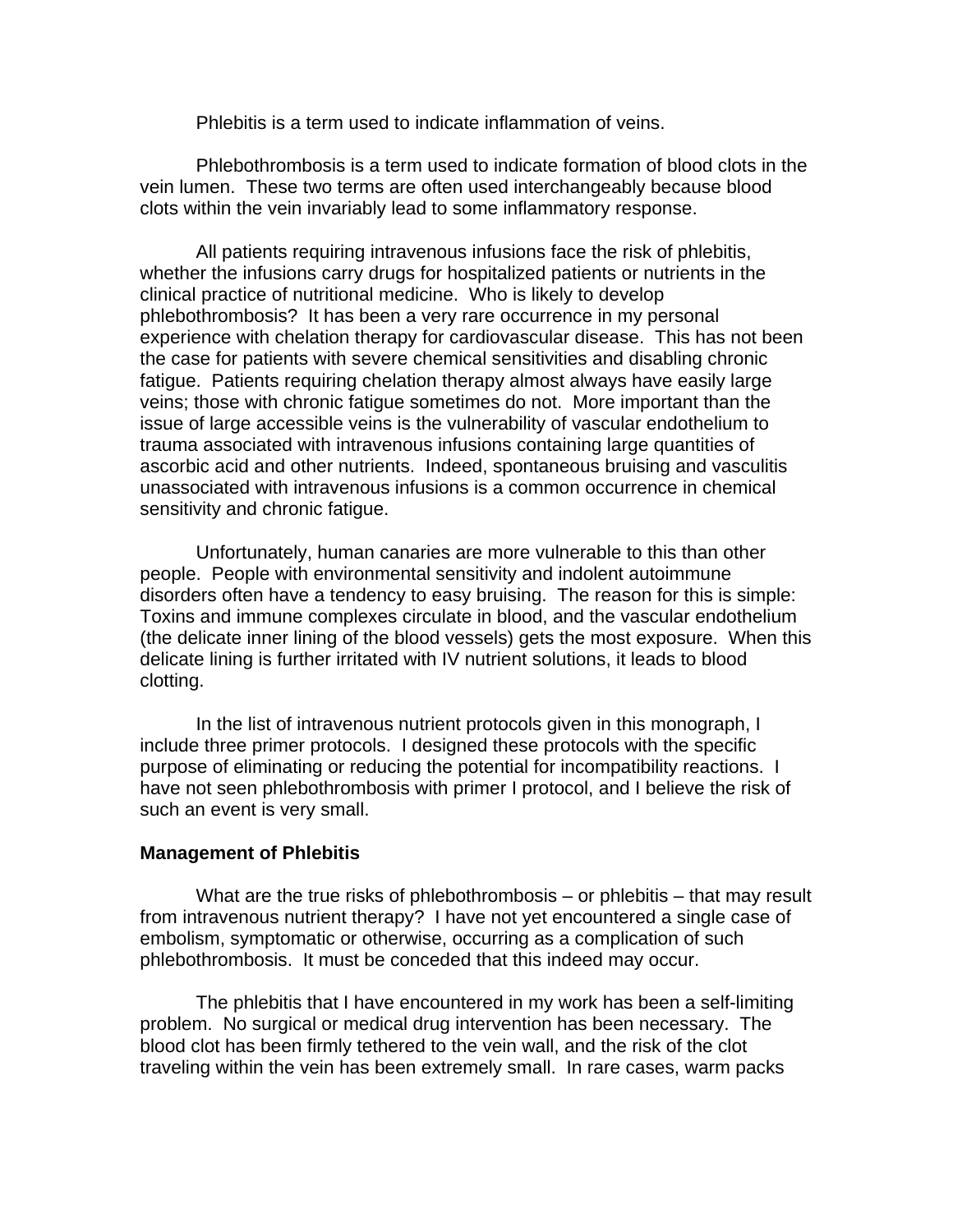and elevation have been deemed necessary. The veins in such cases have nearly always opened again, though sometimes it has taken months.

 As undesirable as phlebitis is, it is a small price to pay for the many clinical benefits offered by IV therapies.

### **A Note about Vitamin C**

 It is my practice to measure serum ferritin level for every patient requiring intravenous nutrient therapy. If the ferritin level is raised, I eliminate or reduce the amount of ascorbic acid added to the infusion to minimize the risk of oxyradical injury due to Fenton's reaction. It is also my practice to reduce the amount of ascorbic acid used in cases where access to large veins is limited and the patient experiences pain with intravenous infusion in spite of the use of rheologic agents included in the protocols.

 Intravenous nutrient therapies are grossly misunderstood. Most practitioners of  $N^2D^2$  medicine still cling to the silly notion that all anyone can achieve with intravenous nutrient therapies is expensive urine. This viewpoint holds that SAD – the standard American diet – provides all the required amounts of vitamins and minerals, and injected nutrients simply pass through the body.

#### **Primer Intravenous Protocols**

 Many chronically fatigued patients who benefit most from intravenous nutrient therapies initially do not tolerate well the full nutrient doses given in the fatigue protocol that follows. Such patients suffer from a variety of initial symptoms including headache, lightheadedness, lethargy, fatigue and abdominal symptoms. Indeed, full nutrient doses can exaggerate, albeit temporarily, any or all symptoms that the individual patient suffers as a result of multiorgan involvement in the accelerated molecular oxidative process that causes chronic fatigue. This is a point of considerable clinical importance. My staff and I are very careful in briefing IV therapy patients about this temporary phenomenon. Except for patients with devastating, chronic chemical sensitivities of several years duration, I have not seen chronically ill patients who cannot tolerate or who cannot benefit from intravenous nutrient therapies.

 In order to limit to a bare minimum the initial unwanted reactions to intravenous nutrient therapies, I recommend the following primer I, II, and III protocols that in my experience have not caused significant problems. These protocols include nutrients that are least likely to cause initial intolerance. In general, it is my practice to prescribe a single IV infusion of primer I, II, and III protocols each for severe to very severe chronic fatigue cases before moving on to the full-strength fatigue protocol. Uncommonly, I have to move more slowly and repeat one or more of the primer protocols depending upon patient